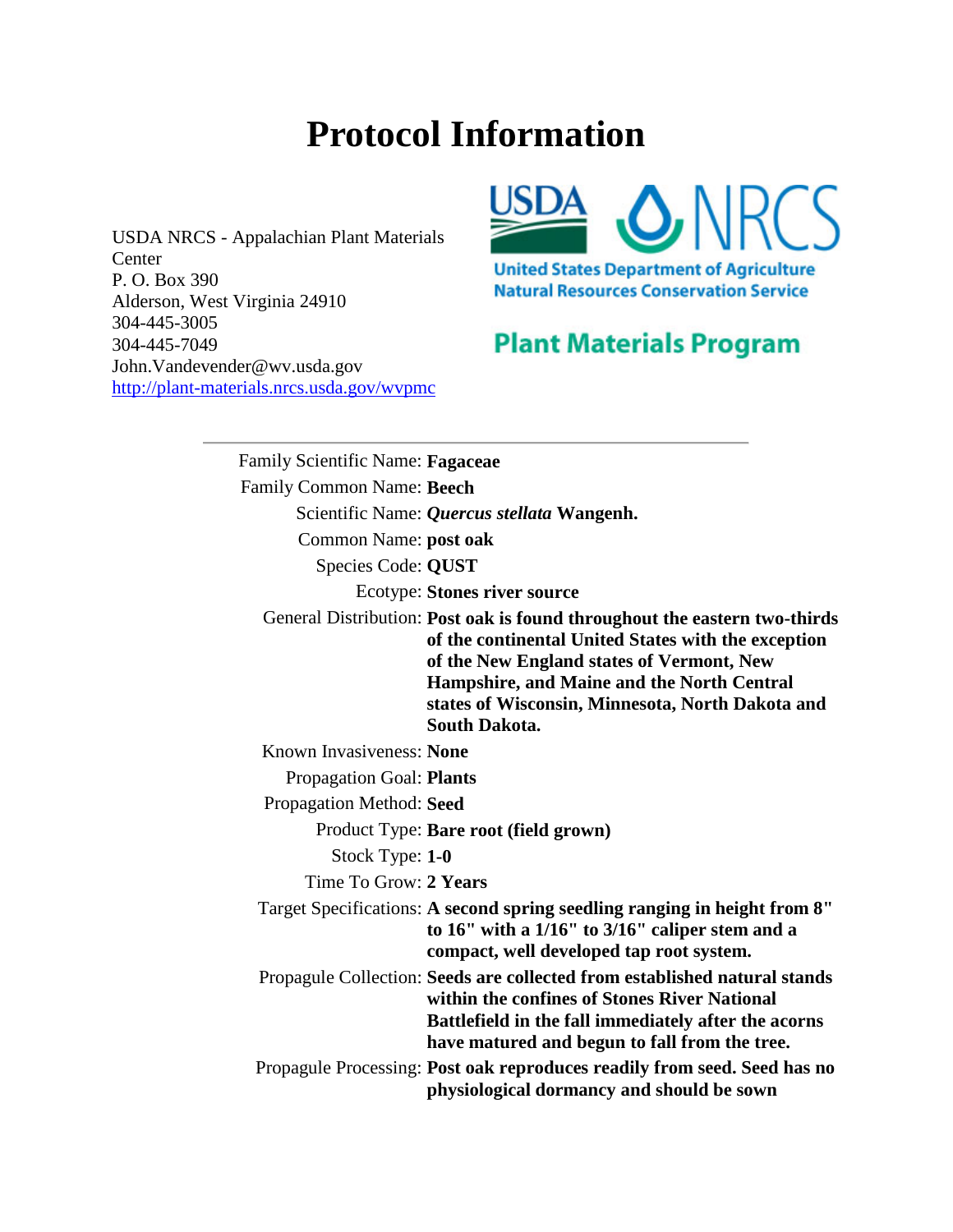|                                           | immediately upon harvest for best results. Fall<br>sown seed typically exhibits >90% germination,<br>while seeds stored overwinter exhibit greatly<br>reduced germination; typically <50%.                                                                                                                                                                                                                                                                                                                                                                                                                                                                                                                                                                                                    |
|-------------------------------------------|-----------------------------------------------------------------------------------------------------------------------------------------------------------------------------------------------------------------------------------------------------------------------------------------------------------------------------------------------------------------------------------------------------------------------------------------------------------------------------------------------------------------------------------------------------------------------------------------------------------------------------------------------------------------------------------------------------------------------------------------------------------------------------------------------|
|                                           | Pre-Planting Treatments: Seed may be floated in water to help determine<br>viability. Seed that floats is normally poorly filled<br>and has low or no viability. Floaters are discarded,<br>while the seed that sinks is retained for planting.                                                                                                                                                                                                                                                                                                                                                                                                                                                                                                                                               |
| Growing Area Preparation/                 |                                                                                                                                                                                                                                                                                                                                                                                                                                                                                                                                                                                                                                                                                                                                                                                               |
|                                           | Annual Practices for Perennial Crops: Best germination and growth of seedlings is in<br>raised beds or sandy soil with adequate moisture.<br>Prepare beds by deep rototilling or other tillage<br>methods that achieve thorough loosening and<br>mixing of soil. Seed are placed into 3/4" to 1" deep<br>furrows scribed into the tilled soil. Furrows are<br>spaced 2" apart and seed are placed 1" apart<br>within furrows to optimize seedling development.<br>Seed are covered with soil to a depth equal to 1 and<br>1/2 times the average diameter of the seed; usually<br>3/4" to 1" of soil. Beds should then be covered with<br>a 2 - 3 inch thick layer of straw to insulate against<br>frost heaving. When seedlings begin to emerge, one-<br>half of the straw should be removed. |
|                                           | Establishment Phase: A radicle is produced in the fall soon after planting.<br>Top growth is initiated the following spring.                                                                                                                                                                                                                                                                                                                                                                                                                                                                                                                                                                                                                                                                  |
|                                           | Length of Establishment Phase: 4-6months which includes the overwintering<br>period.                                                                                                                                                                                                                                                                                                                                                                                                                                                                                                                                                                                                                                                                                                          |
|                                           | Active Growth Phase: Plants require little maintenance during active<br>growth other than application of at least 1 inch of<br>water per week during drouth conditions and<br>elimination of weed competition. Weeds must be<br>removed during early growth phases to avoid<br>uprooting the chinquapin oak seedlings.                                                                                                                                                                                                                                                                                                                                                                                                                                                                        |
| Length of Active Growth Phase: 6-8 months |                                                                                                                                                                                                                                                                                                                                                                                                                                                                                                                                                                                                                                                                                                                                                                                               |
|                                           | Hardening Phase: Since the plants are grown outside, no additional<br>hardening is required.                                                                                                                                                                                                                                                                                                                                                                                                                                                                                                                                                                                                                                                                                                  |
| Length of Hardening Phase: None           |                                                                                                                                                                                                                                                                                                                                                                                                                                                                                                                                                                                                                                                                                                                                                                                               |
|                                           | Harvesting, Storage and Shipping: Seedlings are harvested in late winter while<br>dormant. The best harvesting method employs a<br>nursery bed lifter/shaker which undercuts the<br>seedlings and gently loosens the soil around the<br>roots. Bare root seedlings are then plucked from<br>the loosened soil by hand. Refrigeration is<br>employed to maintain seedling dormancy after                                                                                                                                                                                                                                                                                                                                                                                                       |